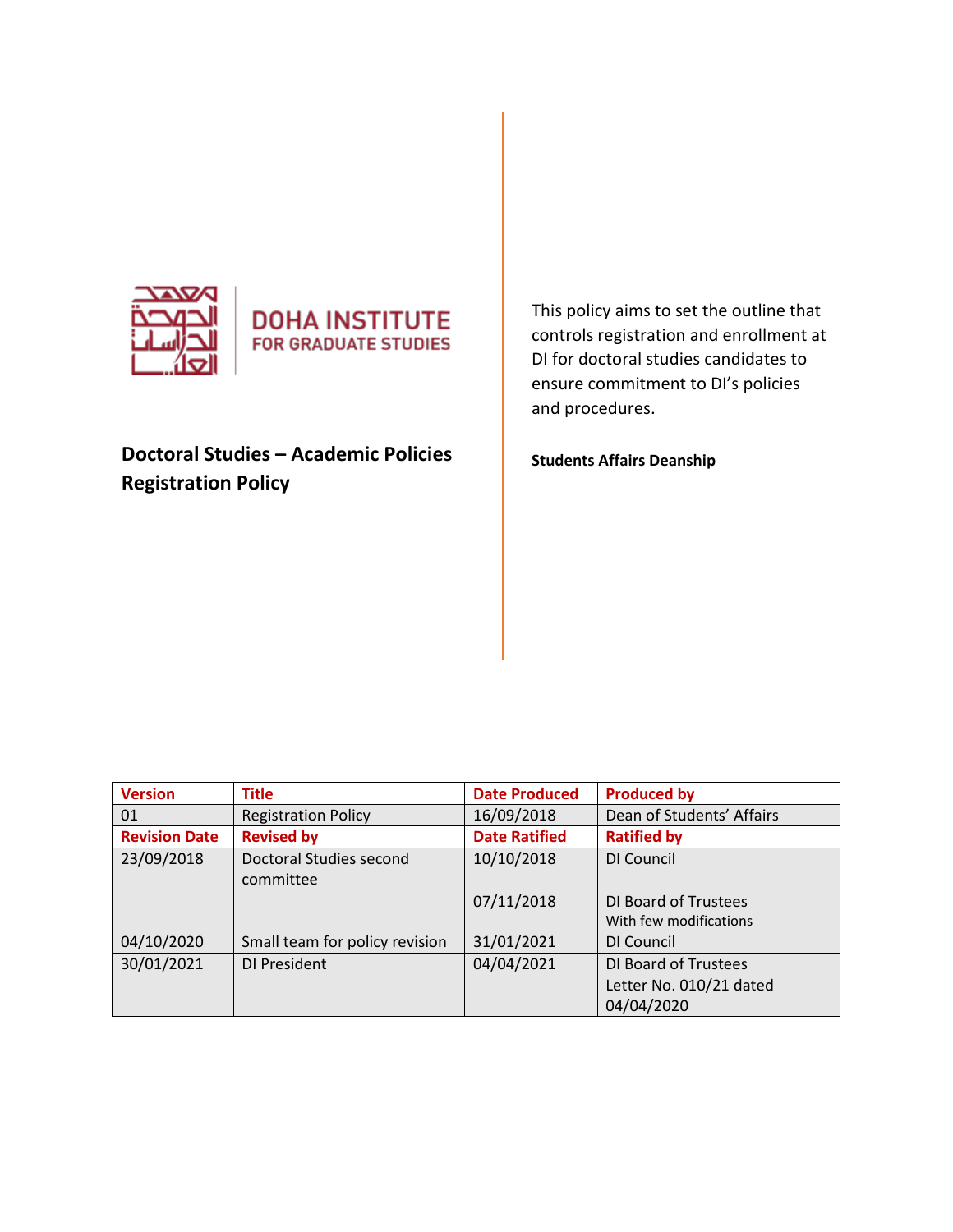# **Doctoral Studies – Academic Policies Registration Policy**

## **Policy Purpose:**

This policy aims to set the outline that controls registration and enrollment at DI for doctoral studies candidates to ensure commitment to DI's policies and procedures.

All students admitted to the doctoral studies at the Institute obtain the status of a registered student, and they should maintain this status till completing their graduation requirements. The enrolled student benefits from the academic services provided by the Institute.

### **Policy Statement:**

1) Registration for doctoral studies goes through three phases:

- The first phase: Registration in the courses that are required of the student before proceeding to the prospectus stage. Registration at this phase requires fulfilling all the admission requirements.
- The second phase: It is the prospectus phase dedicated to completing the studies prescribed in the prospectus. Registration in this phase requires passing all the first-phase courses with a cumulative GPA of not less than  $B<sub>+</sub>$ , provided that the grade is not less than B in any individual course.
- The third phase is the dissertation stage. Registration in this phase requires the successful completion of all courses and passing the comprehensive examination.
- 2) Registered students shall adhere to the statutes as well as the applicable regulations, policies, and procedures of the Institute; they shall also pay the fees due directly after enrollment, as stipulated in the fees policy.
- 3) Students obtaining scholarships shall abide by the rules for scholarships and grants in accordance with the terms of scholarships and financial aid policy.
- 4) The student has the right to suspend or cancel his/her registration, according to the conditions stipulated in the Institute's policies.

#### **Appointment of an academic advisor:**

The Doctoral Studies Board appoints an academic advisor for the doctoral student upon his/her enrollment in the relevant doctoral program at the Institute. The duties of the academic advisor include:

• Providing advice and assistance to students to become familiar with the relevant policies, procedures, and directives, and to adhere to them. In addition, academic advisors assist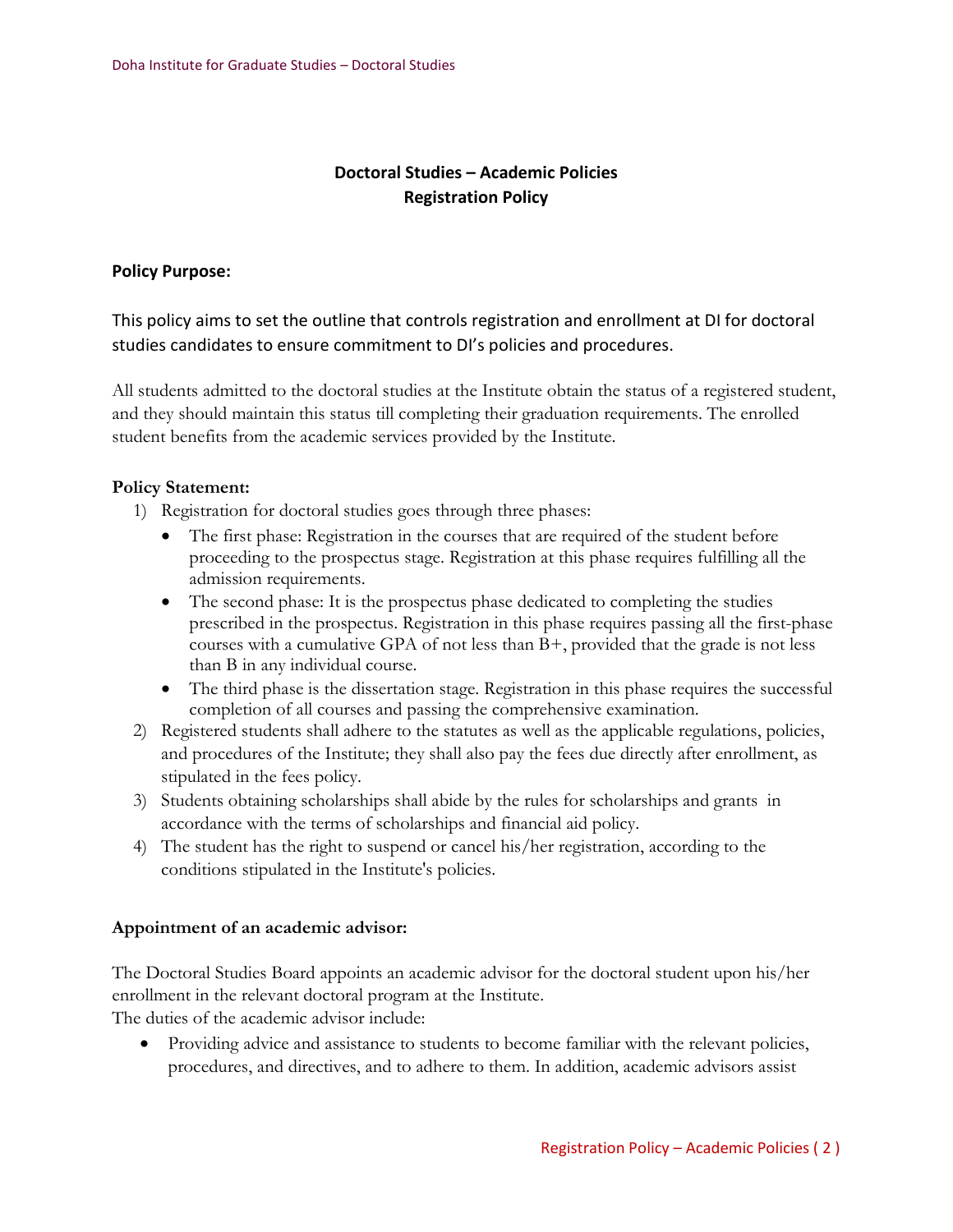students in communicating with different DI Departments and maximize the benefits and effective participation in events and activities.

- Providing professional career advice to doctoral students and helping them in planning for their future careers.
- Participating in the supervisory committee as per the Dissertation Policy.

When the supervisor is appointed at the beginning of the second phase of doctoral studies, he/she assumes the primary responsibility for guiding the doctoral student, following up on his/her academic progress, and making sure that he/she has obtained the necessary approvals, etc. The mission of the academic advisor described above continues, but as complementary to the supervisor's role.

# **Conditions for registration in study modules:**

- Students have to register for each semester throughout the study period.
- According to the announced academic schedule, the first phase extends for two semesters, during which the student studies five courses (15 credit hours).
- The student has to complete the courses successfully within the specified period.

# **Registration Requirements for the period dedicated to reading the prospectus:**

- Students are required to register for each semester throughout the study period.
- To register for the period dedicated to reading the prospectus, the student has to have passed all courses of the first phase with a GPA of not less than  $B +$  besides finishing any additional requirements during the semesters that are allocated to these courses.
- The prospectus phase extends for two semesters, at the end of which the student takes the comprehensive exam.

# **Conditions for registration of the Dissertation:**

- 1) Passing the comprehensive exam.
- 2) Submitting a full dissertation proposal to the supervisor
- 3) Renewing the registration annually; this renewal is based on two periodic reports about the student progress in preparing the dissertation as well as the student's performance level. The supervisor prepares these reports in each semester and submits them to the Doctoral Studies Board to approve and recommend accepting the registration.
- 4) No registration renewal is accepted outside the framework of the deadlines stipulated in the Institute's procedures for registration renewal.
- 5) The maximum time limit for renewing the registration while writing the dissertation is four semesters (two academic years).
- 6) The student may extend for two additional semesters (one academic year), provided that there is a justification with the necessary supporting documents, and with the approval of the supervisor, the head of the program, the dean, as well as the Board of Doctoral Studies.
- 7) The student signs a commitment to academic integrity and research ethics.